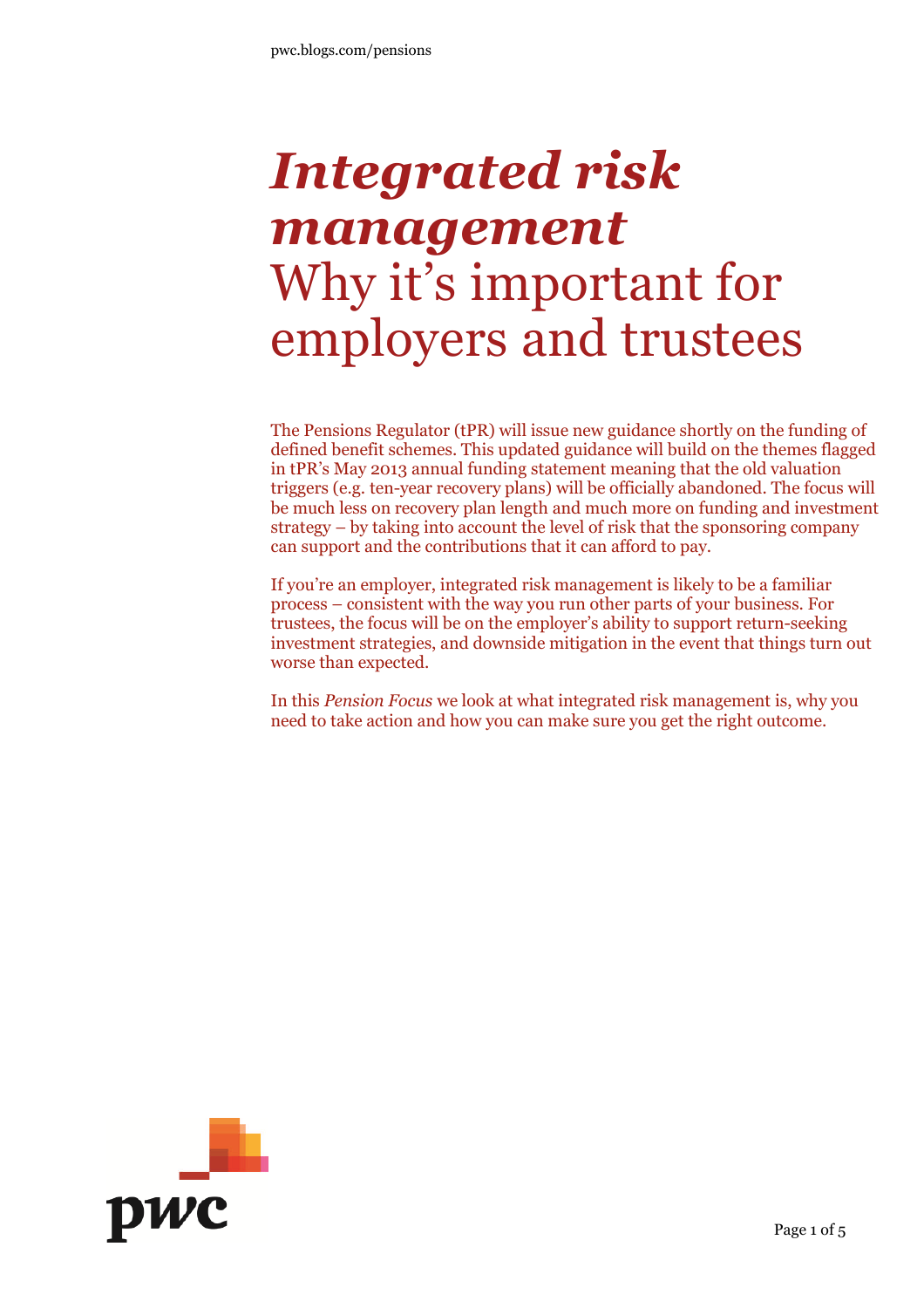## *What is integrated risk management?*

The term 'integrated risk management' came out of tPR's May 2013 annual funding statement. In it, tPR flagged that trustees should consider investment strategy, employer covenant and funding approach in the round and be able to provide evidence that they'd done this.

In practice, this means trustees need to be able to justify:

- how they've assessed the sponsor's ability to support the scheme now and in the future
- how this has impacted on the investment strategy i.e. can the sponsor cope with the downside risk being run, and
- $\bullet$  how this relates to the funding plan for example, tPR will be keen to examine the balance between cash contributions and investment out-performance in the recovery plan and how these relate to the strength of the employer and affordability of contributions.

We believe this is a step forward in promoting better pension scheme governance, potentially leading to improved outcomes and less future management overhead for employers who engage in the process. Having a clear plan is likely to be more efficient than reinventing decisions without context each time an issue comes up.

#### *Why action is needed*

Trustees will increasingly be looking for joined-up and strategic actuarial and investment advice that incorporates a clear understanding of the employer's covenant, future business plans and the key risks to covenant.

If, as an employer, you engage in integrated risk management, you're more likely to get the result you want in an efficient way. And you'll substantially reduce the risks that the scheme poses to the business. Some of the potential benefits of a proactive approach are:

- higher expected future investment returns by avoiding a premature move to de-risk the pension scheme assets
- lower future cash contribution requirements
- optimised use of security (in the form of company guarantees or charges of particular corporate assets) – provided only where necessary or mutually advantageous
- greater clarity over the long-term objectives and better alignment with future business plans, and
- a more collaborative relationship between employer and trustees.

Let's think about it a different way. If the pension scheme were a subsidiary entity of the business, what would you expect of its management? A business strategy would be a good starting point. How will management improve the entity's financial position and over what time period? What funding would they need from the parent? What risks would you be comfortable with them taking? And what contingency planning is in place? It's very unlikely you'd leave the subsidiary to its own devices and be prepared to fund any underperformance against budget. Why is the pension scheme any different?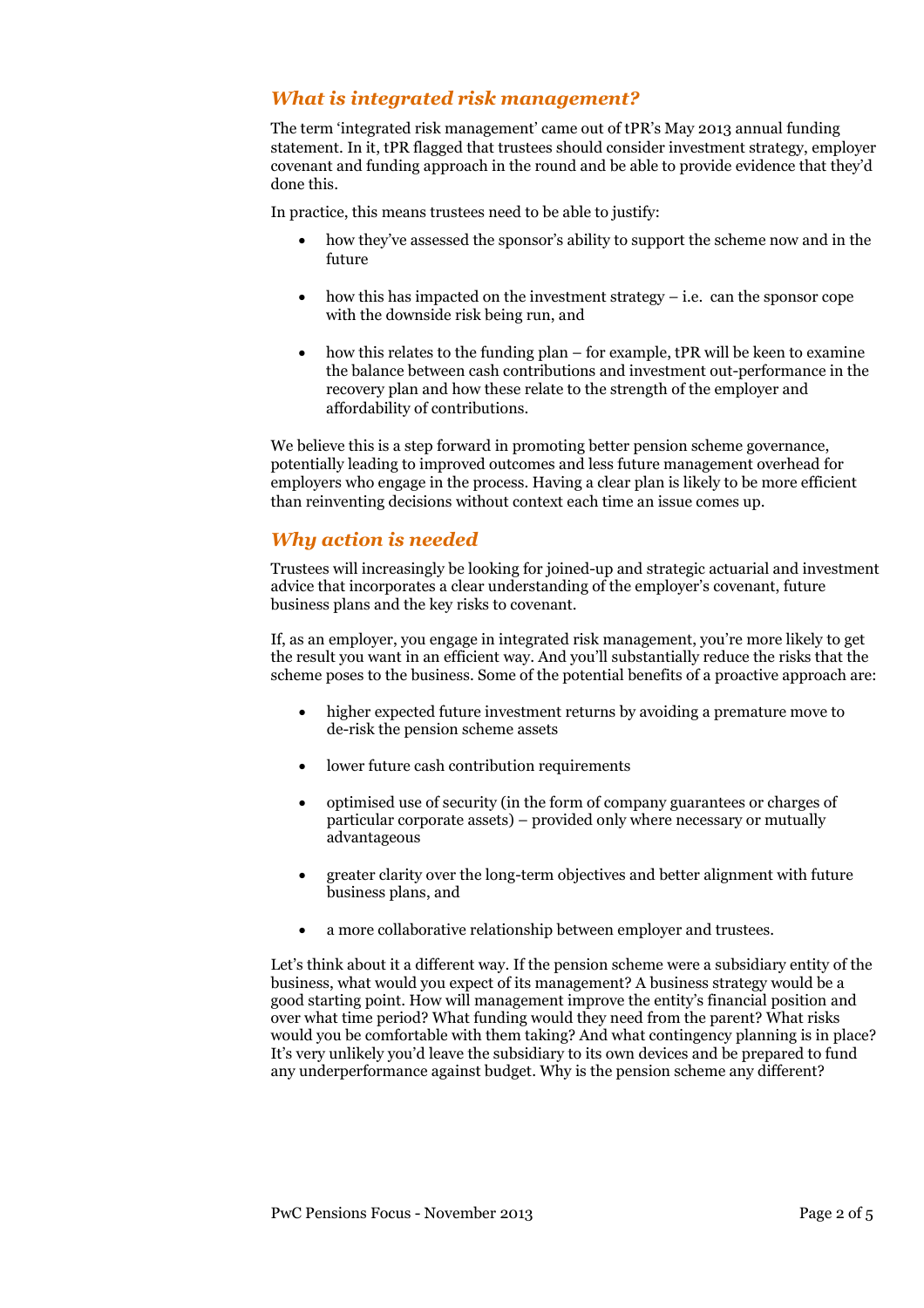## *Articulating the long-term strategy*

Integrated risk management is all about setting a long-term strategy for the pension scheme that's consistent with the objectives of the employer and its ability to continue to support the pension scheme, and consistent with the trustees' obligations. Strong employers, in particular, often don't deploy or present their covenant strength effectively; so integrated risk management is an opportunity to run pension schemes more effectively.

Whether you're an employer or a trustee, our ORCA framework – which stands for Objectives, Risk, Cash and Actions – can steer you through a consistent series of decisions to help you join up your objectives and actions on financing and risk management.



## *Integrated risk management in practice – what to expect*

In the longer term, we believe this will lead to a number of interesting developments in the funding and risk profiles of defined benefit pension schemes.

- Increasing desire by trustees for strategic advisers, who are able to join up the elements of a plan in a way which the scheme actuary and investment consultant can't always do by themselves.
- Integrated risk analysis for example, how does investment risk interact with covenant risk?
- Increasing use of external covenant advisers by trustees.
- Funding discount rates that are more explicitly linked to investment strategy and covenant strength – our asset-led discount rate methodology is an example of this.
- Increasing use of trigger point mechanisms for important risks employers will need to think carefully about what triggers are appropriate whilst retaining flexibility.
- Greater use of technology platforms that help you to monitor your funding positions and risk profiles more accurately and speedily and with the ability to quickly carry out 'what-if' analyses instantly. Read about Skyval on the following page.
- Greater focus on contingency planning what mitigating actions are appropriate if things start to go off-course? What's the employer prepared to offer the trustees and what will they ask for in return?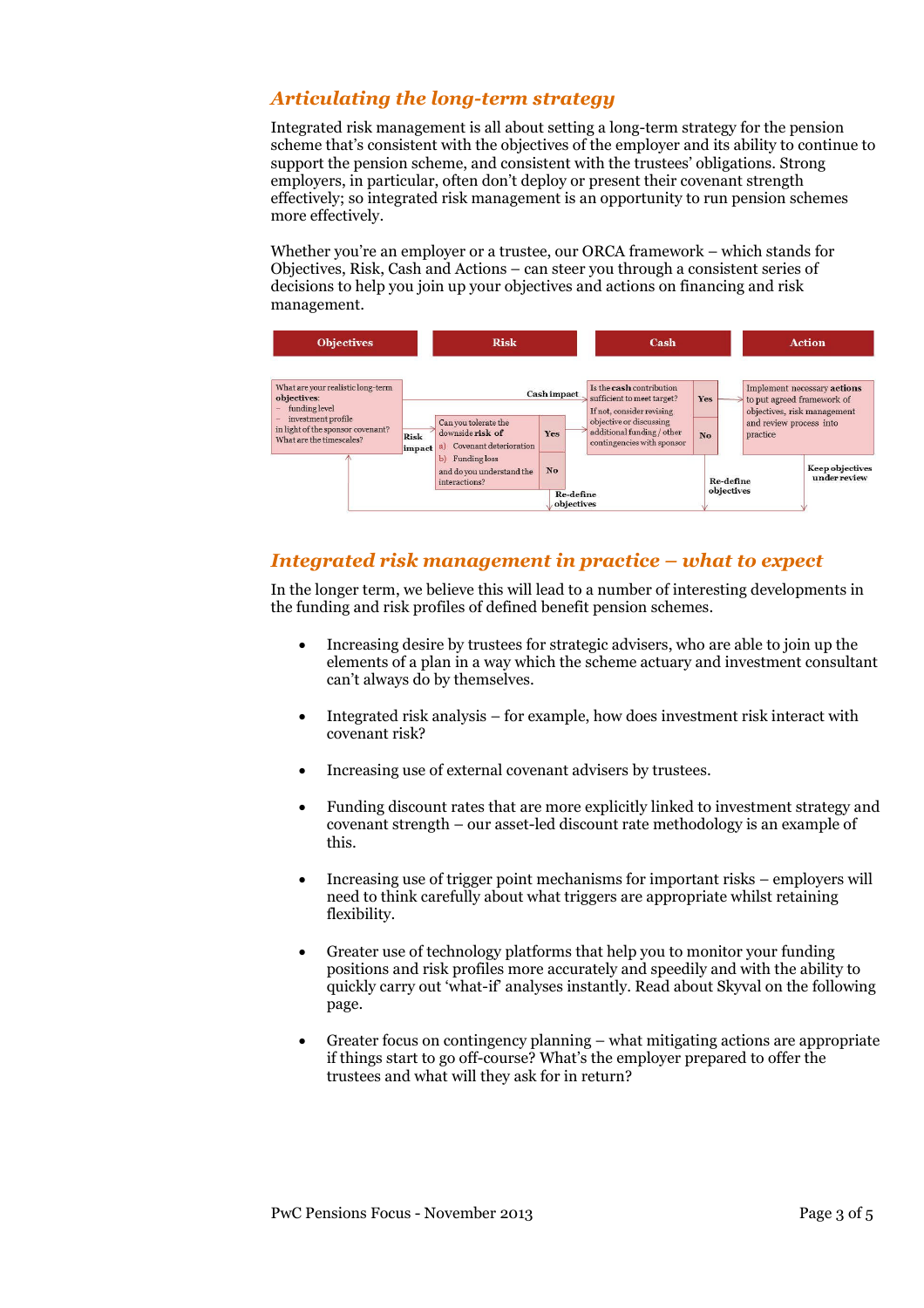# *Using Skyval - turning data into decisions*

Our online pensions modelling tool, Skyval, can be used to set integrated risk management plans and to monitor them going forwards. Skyval allows users to perform in real-time:

- updates of funding and accounting actuarial valuations
- risk management analysis
- sensitivity testing under a variety of economic scenarios and what-ifs
- ability to drill down into detailed scheme and market information, including cashflows, and
- summary dashboard reporting on key pension scheme metrics.



Critically, you can use Skyval for formal reporting purposes, e.g. signing off actuarial valuations or pensions accounting disclosures. Once you've set up Skyval for one purpose, all the other functionality is available  $-$  it's a single, consistent platform which can be used for sponsors and trustees alike, across all their advisers.

#### *Skyval*

- Helps companies and trustees understand and manage their defined benefit pension liabilities quickly and efficiently.
- Can be used directly in-house by selected employers and trustees.
- Contains analysis to support decision-making in an intuitive and readily accessible format.